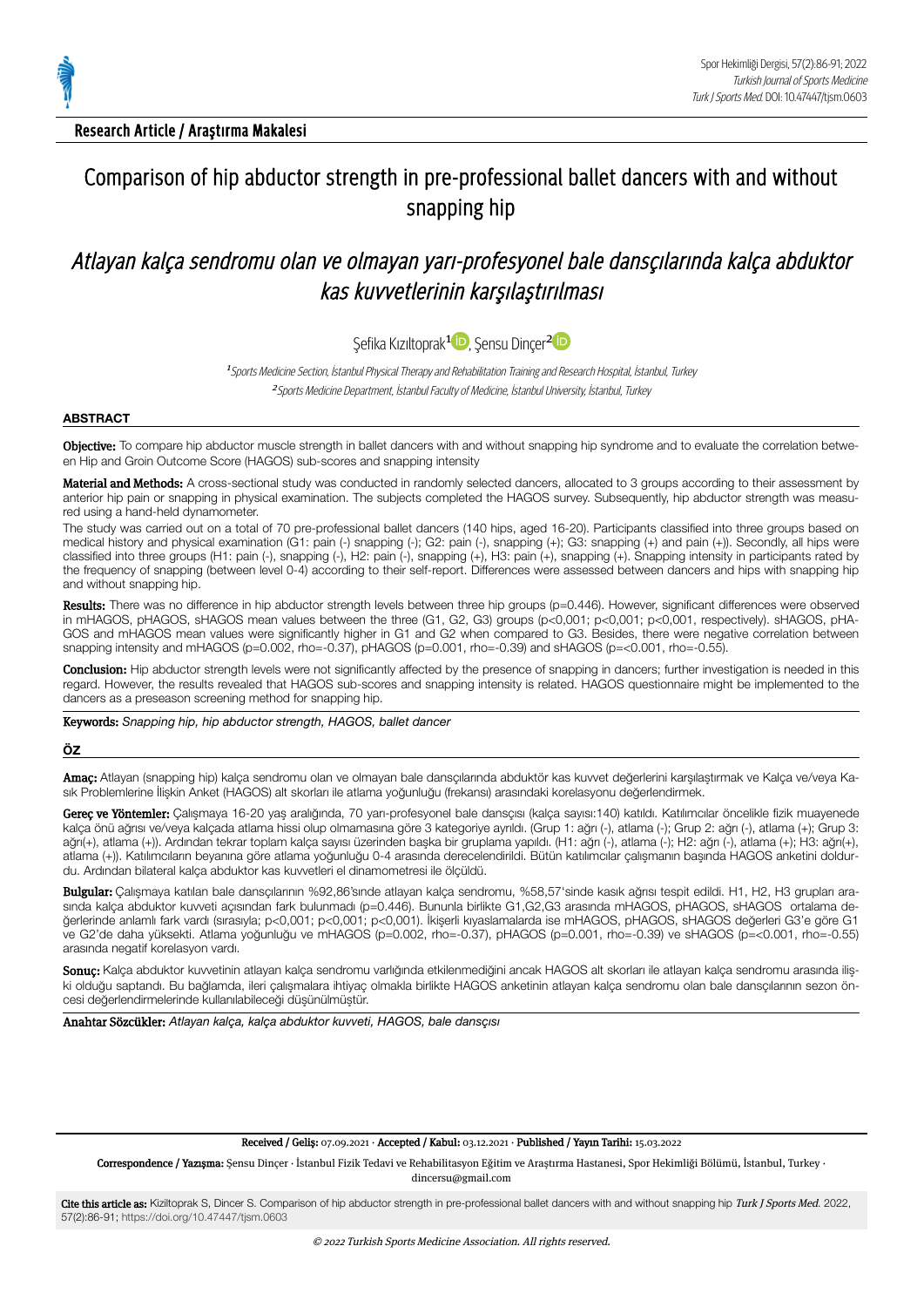## **INTRODUCTION**

The major hip abductor (HA) muscle is the gluteus medius, it also helps hip flexion, internal rotation, extension, and external rotation due to its different directional fibers (1-3).

During the gait and other various movements, it yields frontal plane stability of the pelvis  $(3,4)$ .

Snapping hip is defined as an audible or palpable movement of the hip  $(5-7)$ , particularly during flexion or extension. Some of the cases can be symptomatic such as hip pain (5). Snapping hip can occur due to external, internal, and intra-articular etiology. External reasons are possibly due to posterior iliotibial band, gluteus medius (GM) tendon, trochanteric bursitis, proximal hamstring tendon; internal reasons are related to iliopsoas tendon interaction over the anterior capsule of the femoral head; intra-articular causes are labral tear, loose bodies, synovial chondromatosis, capsular instability, and displaced fractures  $(5,8-10)$ . Internal snapping hip can emerge from the flipping of iliopsoas tendon over the iliopectineal eminence, lesser trochanter, and femoral head  $(9,11,12)$ . External snapping hip localized at the hip joint's lateral aspect and comes up due to gluteus maximus (abductor fibers), tensor fascia lata, or iliotibial band gliding over the greater trochanter of the femur  $(7,9,12,13)$ . Recently, snapping hips with intra-articular etiology tend to be classified separately  $(7,13)$ .

The reported prevalence of snapping hip appears to be quite different. A prevalence of  $5.26\%$  was reported in a study on 14 professional ballet dancers  $(14)$ , while in another controlled study conducted amongst 30 professional ballet dancers it was  $53.3\%$  (15). Two studies that involved 87 student & company ballet dancers (16) and 204 pre-profess onal ballet dancers (17) reported the prevalence of 90.8% and  $75.5\%$ , respectively. It is stated that snapping hip prevalence is higher in dancers than in the average population  $(15)$ .

Some repetitive dance movements may predispose to snapping hip. Generally, the repeated hip flexion movements are related to the fascia lata thickness and tenderness, which can create a weakness on the abductor and external rotator hip muscles, lack of core stability, or overpronation  $(6)$ . In dancers, snapping hip related with iliopsoas tendon is the most common form  $(6,16)$ . It is suggested that iliopsoas syndrome can develop due to repeated hip flexion and abduction in dancers. The weakness of hip flexors in abduction position is a diagnostic tool. Grand battement and passé developpe'ballet movements are accomplshed by repeated flexion of the externally rotated hip, which causes internal snapping hip  $(5)$ . Charbonnier et al. suggested that overtraining and overuse could precipitate internal snapping through the hip joint using the motion analysis method during the classic ballet positions: *developpe' the* grand e'cart facial the grand e'cart late'ral, and the grand  $pile' (18)$  Also, dancers who try to attain more turn-out without a proper technique form a hyperlordotic pelvic posture, which leads to the femoral head to move forward and the tendon of the iliopsoas to slide over it  $(19)$ .

Although snapping hip may be a common performance-limiting factor for dancers, the reason-result relationship between hip adductor (HA) strength or any other lumbopelvic kinematics parameter and snapping hip has not been investigated. Besides, data on HA strength in ballet dancers is limited. The hip abduction/adduction muscle strength ratio was in favor of abduction in ballet dancers, but it was emphasized that measuring muscle strength in the standard position may not be appropriate for dancers performing in the turn-out pose (20). In another study, female ballet students aged 8-11 were found to have HA strength similar to that of the control group wth the same bodyweght, although the control group had stronger hip flexion, internal/external rotation, and adduction significantly (21).

This study aims to investigate snapping hip prevalence in a cohort of pre-professonal ballet dancers and compare the HA strength levels in dancers with and without snapping hip. The null hypothesis is: There is no significant difference between HA strength levels between dancers wth and without snapping hip in a cohort of pre-professional male and female ballet dancers. Additionally, we investigated the correlation between Hip and Groin Outcome Score (HAGOS) sub-scores and snapping intensity.

## **MATERIALS AND METHODS**

### **Subjects**

A total of 72 pre-professonal ballet dancers between 16 and 20 years of age were included according to inclusion and exclusion criteria (Table 1). Two participants were withdrawn from the groups due to incompatibility between their anamnesis, clinical assessment. A total of 31 female (mean age: 18.06, SD: 0.90) and 39 male dancers (mean age: 18.17, SD: 0.91) from a dance institution voluntarily attended to the study. 67 dancers fully completed the HAGOS questionnaire, therefore only 67 of them were included in HAGOS assessments. Hip abductor strength measurements were performed on both hips of  $70$  subjects ( $140$  hips). Two clinicians with similar experience at The Royal Ballet School facilities conducted all the tests.

Informed consent was obtained in accordance with the Helsinki Declaration from all participants. The study was approved by the Research Ethics Committee, the Queen Marry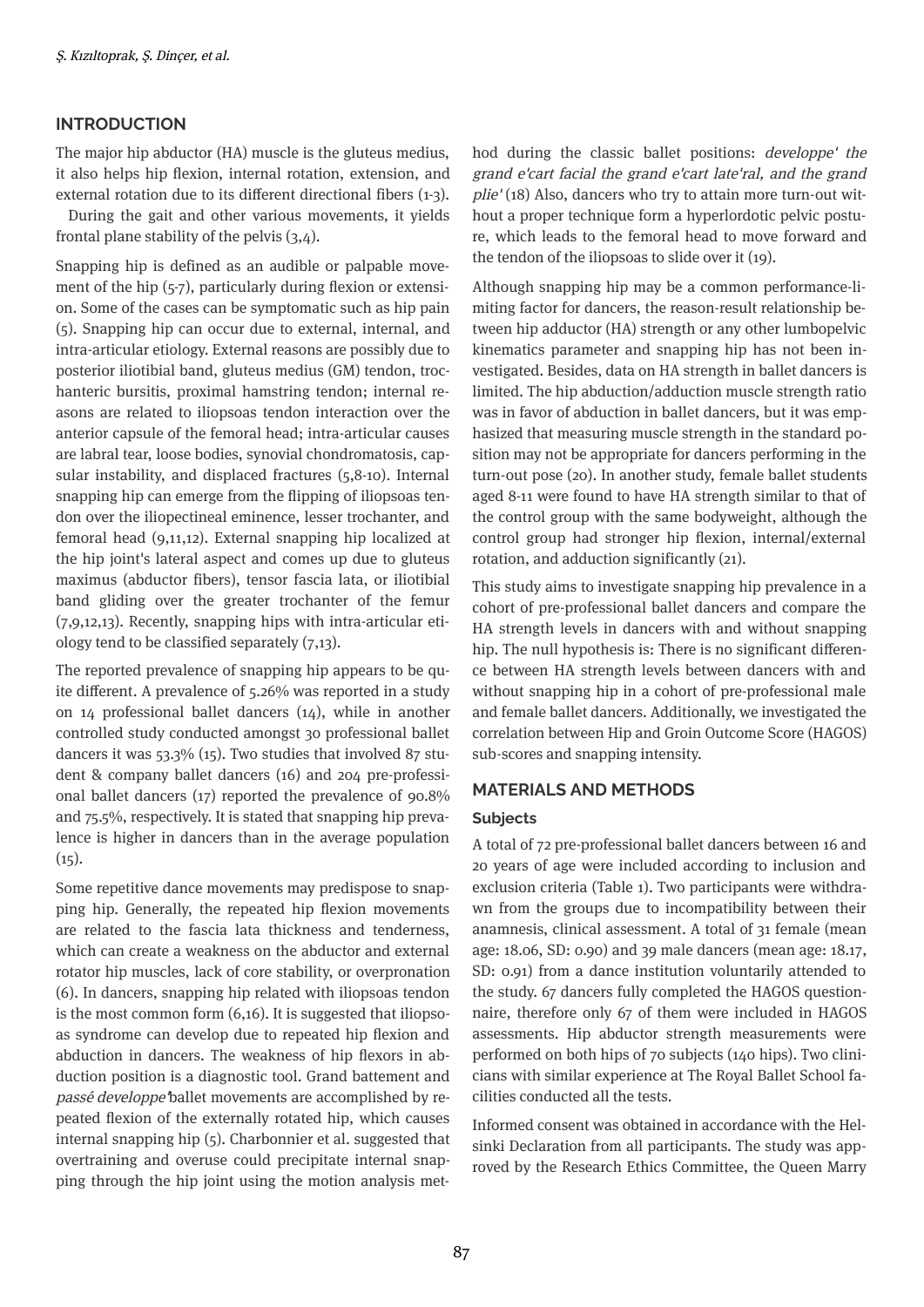University of London (QMREC2014/24./123.). All participants were informed about the study.

| <b>Table 1.</b> Inclusion and exclusion criteria           |                                                                                                                         |  |  |
|------------------------------------------------------------|-------------------------------------------------------------------------------------------------------------------------|--|--|
| Inclusion criteria                                         | <b>Exclusion criteria</b>                                                                                               |  |  |
| Being between 16 to<br>20 years old                        | Previous surgical operation due to scoliosis,<br>low back, hip, abdomen, groin and other lower<br>extremity pathologies |  |  |
| Male and female<br>dancers                                 | Symptomatic or asymptomatic scoliosis                                                                                   |  |  |
| Dancers at a<br>company, institute or<br>ballet school     | Recent low back, hip, abdomen, groin and<br>other lower extremity pathologies (last 2<br>$\gamma$ ears) <sup>24</sup>   |  |  |
| Dancing at least 3<br>hours per day for<br>minimum 2 years | Previous low back, hip, abdomen, groin and<br>other lower extremity surgeries                                           |  |  |
| Volunteer to be<br>involved in the project                 | Pregnancy                                                                                                               |  |  |
|                                                            | Participating to other sports                                                                                           |  |  |

## **Study desgn and testng procedures**

Participants' anamneses were taken, and they filled the HAGOS questionnaire. General musculoskeletal assessment was performed. Afterward, clicking, snapping and pain in the anterior hip were evaluated during external hip rotation and resisted hip flexion in abduction. Snapping intensity in participants rated by the frequency of snapping according to their self-report. No snapping assigned as 'level o', 'rarely' snapping assigned as 'level 1', 'sometimes' snapping assigned as 'level 2', 'often' snapping assigned as 'level 3', 'constantly' snapping assigned as 'level  $4$ '. During the examination, subjects whose examination results were conflicted were evaluated by both examiners and concluded. Subsequently, HA strength of participants were measured by hand-held dynamometer.

HAGOS is a self-reported valid and reliable hip and groin outcome score that includes six subscales: symptoms-stiffness, pain, physical function in daily living, function in sports and recreational activities, physical activity attendance, hip and groin related life quality (22,23). As recommended in the HAGOS user manual, each category's total score was calculated and accounted for the maximum possible score. 100 stands for no problem, while 0 value represents severe problem. We only analyzed symptom and pain subscales of HAGOS besides mean HAGOS, since all other subscales are expected to get full points in ballet dancers.

The Lafayette Manuel Muscle Tester (Model 01163), Lafayette Instrument Company, Lafayette, IN, USA, was used for the HA strength assessment. This digital dynamometer can measure peak force, peak force tme, and torque. According to manufacturer reports, the maximum force measurement capability is a plus  $136.1$  kg (300Ibs). The accuracy and reliability of this compact portable device were confirmed by previous studies  $(24,25)$ .

The HA strength measurements of hips were performed in a lying-down position on the opposite side of the body  $(24,26)$ . A minimal flexion position has been given to the knee and hip; also, the pelvis was slightly deviated to the forward position by the examiner during the pelvis stabilization by doing an anterior and posterior rotation. The leg was tested in 40-degree abduction, extension, and external rotation of the hip. To stabilize the subjects while they were lying on their side, non-stretching hangers were used to stabilize the subjects from their opposite side lower thigh and waist area to the examination table. The dynamometer was positioned to the leg's lateral side above the ankle; it was approximately 5 cm proximal to the lateral malleolus. The tester pressed down directly against the active abduction of the participants. First, the test was explained to the subjects, and a trial test was performed as a submaximal voluntary isometric contraction. The maximum HA force was performed in a brake test  $(24,25,27)$ . The test was repeated three times with  $5$  minutes break between them, and the maximum value was recorded. Maximum force results were recorded measured from the both sides of participants.

Following the completion of all procedures, subjects were classified according to their snapping, pain, and physical examination findings, in one of the three following groups: The first group  $(G_1)$  consisted of subjects who were snapping and hip/groin pain  $(\cdot)$ ; the second group  $(G_2)$  were snapping  $(+)$ , pain  $(-)$ , while the third group  $(G_3)$  included snapping  $(+)$  and pain  $(+)$  participants. Furthermore, all hips were classified into 3 groups: Hip  $1(H_1)$ : pain  $\cdot$ ), snapping (-); Hip 2 (H2): pain (-), snapping (+); Hip 3 (H3): pain  $(+)$ , snapping  $(+)$ .

## **Statistical analysis**

Shapiro-Wilks test was employed to assess the normal distribution of numeric variables. Descriptive data were used to report median  $(M)$  and interquartile range  $(IQR)$  of the following values: HA strength; mean HAGOS (mHAGOS), symptom subcale HAGOS (sHAGOS) and pain subscale HAGOS (pHAGOS) according to the normality of the distribution test. Non-parametric Kruskal Wallis tests were employed to detect significant differences in HA strength levels between H1, H2, and H3, and HAGOS values between the three G1, G2, G3 groups. Spearman correlation coefficient test was used to assess correlations between snapping intensity and HAGOS subscales. Numbers between 0.00-0.30 were considered as poor or no correlation, 0.30-0.50 were considered as fair correlations, 0.50-0.70 were considered as moderate correlations, 0.75 to 1.00 were considered as strong correlation (28). Data were analyzed on SPSS version 24, IBM sta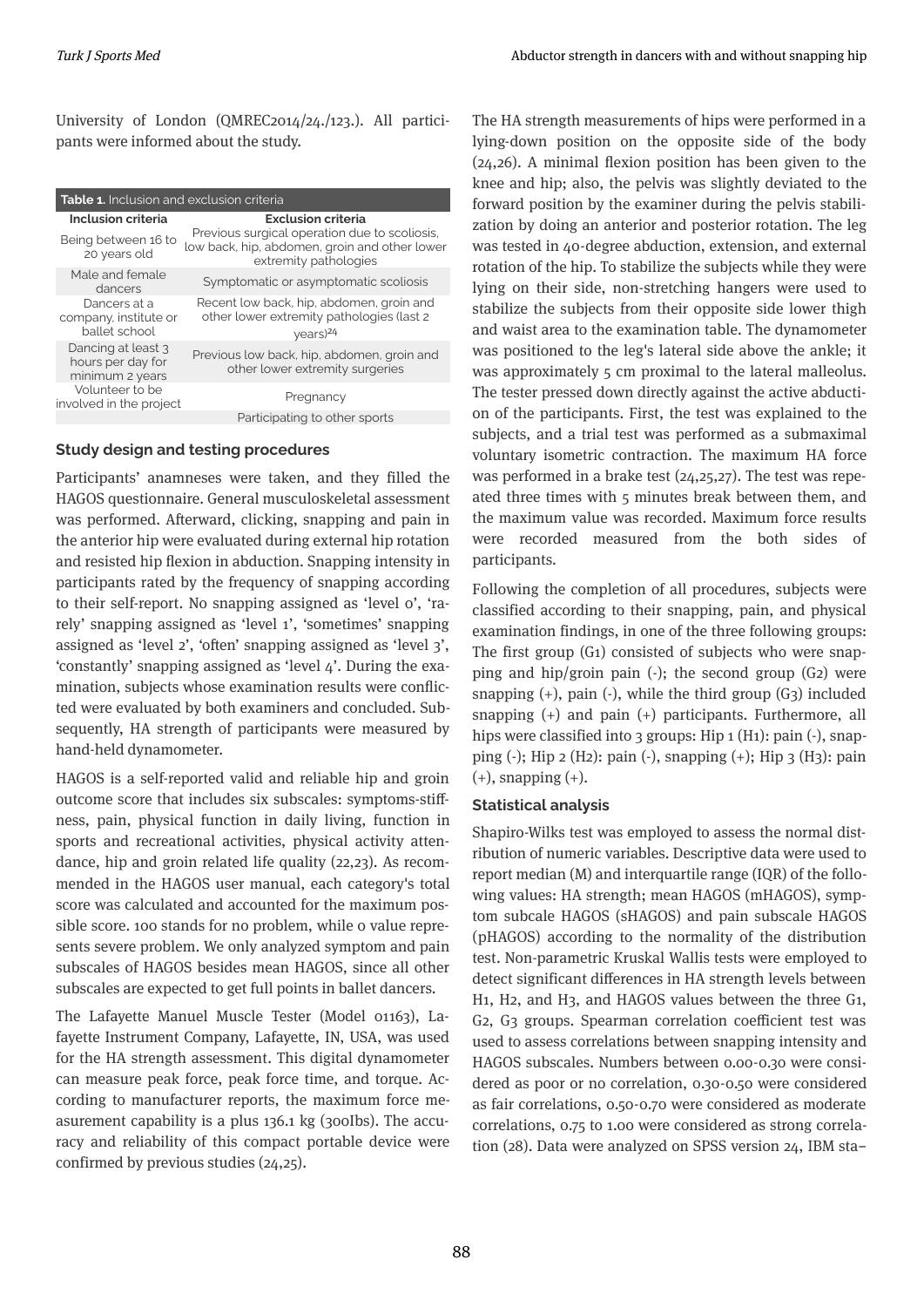tistics program. The alpha level of significance was set at Pvalue <0.05.

## **RESULTS**

Demographic data were given in Table 2. There were no significant differences between the means of age, height, weight variables ( $p>0.05$ ). Snapping frequencies reported by subjects were varied from no snapping to constantly snapping. Bilateral snapping was positive in 19 dancers. Table 3. depicts the snapping hip profile, according to their snapping hip presence and locations, observed in male and female participants. The profile was categorized as follows: lateral snapping, anterior and lateral snapping, anterior snapping, hip and groin pain. The profile was determined based on the history of self-reported anterior/lateral hip pain, clicking or snapping, and physical examination findings with hip external rotation and resisted hip flexion in abduction positions. The results were checked for compatibility with the subjects' answers to the HAGOS subgroup questions.

| <b>Table 2.</b> Demographics of participants, mean (SD) |                |                      |                 |       |
|---------------------------------------------------------|----------------|----------------------|-----------------|-------|
|                                                         | Group $1(n=5)$ | Group $2$ (n= $24$ ) | Group $3(n=41)$ | Ŋ     |
| Age (year)                                              | 17.8 (0.83)    | 18(1.1)              | 18.2(0.79)      | 0.485 |
| Height (cm)                                             | 174.3(9.84)    | 174.6(7.94)          | 172.6(7.17)     | 0.605 |
| Weight (kg)                                             | 62.1(14.30)    | 61.9(8.67)           | 60.1(9.4)       | 0.860 |
| n: Number of participants SD: Standard deviation        |                |                      |                 |       |

| <b>Table 3.</b> Snapping hip profile |                                  |                                    |                                   |  |
|--------------------------------------|----------------------------------|------------------------------------|-----------------------------------|--|
|                                      | male<br>participants<br>$(n=39)$ | female<br>participants<br>$(n=31)$ | Total<br>participants<br>$(n=70)$ |  |
| Lateral snapping<br>Anterior+lateral | $\mathcal{P}$                    |                                    | 3                                 |  |
| snapping                             | 1                                | $\Omega$                           | $\mathbf{1}$                      |  |
| Anterior snapping                    | 33                               | 29                                 | 62                                |  |
| Snapping + hip/groin<br>pain         | 19                               | 22                                 | 41                                |  |
| Snapping without<br>hip/groin pain   | 16                               | 8                                  | 24                                |  |
| Total snapping                       | 35                               | 30                                 | 65                                |  |

| Table 4. Comparison of HAGOS and HA strength values of hips |                |                    |                                         |         |
|-------------------------------------------------------------|----------------|--------------------|-----------------------------------------|---------|
| <b>HAGOS COMPARISON</b>                                     | Group 1        | Group <sub>2</sub> | Group 3                                 | p value |
| Number of participants                                      | 5              | 22                 | 40                                      |         |
| mHAGOS (M (IQR)                                             | 95.7(7.68)     | 95.8(2.68)         | 87.21 (5.97)                            | 0.000   |
| sHAGOS (M (IQR))                                            |                |                    | 98.57 (3.57) 87.55 (9.80) 71.78 (13.39) | 0.000   |
| pHAGOS (M (IQR))                                            | 99.5(1.3)      | 98.86(2.5)         | 91.75(6.9)                              | 0.000   |
| <b>HIP COMPARISON</b>                                       | H <sub>1</sub> | H <sub>2</sub>     | H <sub>3</sub>                          | p value |
| Number of hips                                              | 57             | 33                 | 50                                      |         |
| HA strength (M (IQR))                                       | 29.4 (7.5)     | 29.2(3.8)          | 28.2(4.3)                               | 0.446   |

M: Median; (IQR): Interquartile range; HAGOS: Hip and Groin Outcome Score; mHAGOS: mean HAGOS; sHAGOS: HAGOS symptom subscale score; pHAGOS: HAGOS pain subscale score; HA: hip abductors

| <b>Table 5.</b> Pairwise comparisons of G1, G2, G3 groups in terms of HA-<br>GOS sub-scores |               |          |               |
|---------------------------------------------------------------------------------------------|---------------|----------|---------------|
|                                                                                             |               | p values |               |
|                                                                                             | <b>mHAGOS</b> | pHAGOS   | <b>SHAGOS</b> |
| Group 1-Group 2                                                                             | 1.000         | 1.000    | 0.311         |
| Group 2-Group 3                                                                             | 0.000         | 0.000    | 0.000         |
| Group 3-Group 1                                                                             | 0.020         | 0.001    | 0.000         |
| HAGOS: Hip and Groin Outcome Score; mHAGOS: Mean HAGOS; sHAGOS: HA-                         |               |          |               |

GOS symptom subscale score; pHAGOS: HAGOS pain subscale score

Snapping hip was found in 92.86% of dancers, and  $58.57%$ of the participants reported hip-groin pain in this study. The test results revealed no significant HA strength differences between the H<sub>1</sub>, H<sub>2</sub>, and H<sub>3</sub> ( $p= 0.446$ ) (Table  $4$ ). H<sub>0</sub>wever, significant differences were observed in mHAGOS, pHAGOS, sHAGOS mean values between the three (G1, G2,G3) groups (p<0,001; p<0,001; p<0,001, respectively) (Table 4). mHAGOS, pHAGOS and sHAGOS mean values are significantly higher in  $G_1$  and  $G_2$  when compared to  $G_3$ . Significant values of pairwise comparisons of  $G_1$ ,  $G_2$ ,  $G_3$  groups in terms of HAGOS sub-scores are given in Table 5. Negative correlation was found between snapping intensity and mHAGOS (p=0.002, rho=-0.37), pHAGOS (p=0.001, rho=-0.39) and sHAGOS (p=<0.001, rho=-0.55).

## **DISCUSSION**

Even though snapping is frequently seen in dancers, it is possibly underreported and is accepted as a normal pattern which is also suggested by Winston  $(16)$  and Nolton  $(29)$ . In our study, the snapping prevalence was  $92.86\%$  for the dancers, which is compatible with the study conducted on 87 randomly selected ballet dancers from two different institutes.  $26\%$  of the snapping hips were bilateral, and this figure was well below what was offered in the same study  $(16)$ . The majority of the snapping was in an anterior position, while 3 of them were localized laterally, and in one of the subjects, it was found anterior and lateral snapping together in one of the participants. Although snapping hip etiology is highly variable, pain-free snapping is often randomly determined (13). Iliopsoas tendon-related asymptomatic snapping has been reported to occur in  $5\n-10\%$  of the general population. It is thought that some activities such as ballet may lead to overuse injuries  $(30)$ . Repetitive hip flexion with external rotation, femoral anteversion, hyperlordotic posture are accused on turn-out mechanisms (19). In addition, similar to Winston's study  $(16)$ , 58.57% of the participants reported hip-groin pain at different grades and frequencies by free from the time loss.

There was no significant difference between HA strength levels and snapping hip presence in the study. It is possibly related to the complicated function of the GM, which is a crucial lumbopelvic stabilizer. As Grimaldi (19) suggests, it may not be possible to evaluate different muscle parts that have different functions and different innervations by a single test method. Furthermore, in a possible muscle dysfunction or weakness, other minor HA may play a predominant role and compensate the hip abduction function. Further studies seem to be very important in bringing more evident results in this regard.

Two trials have been reported of HA strength data so far. Both studies were performed in the same subject group on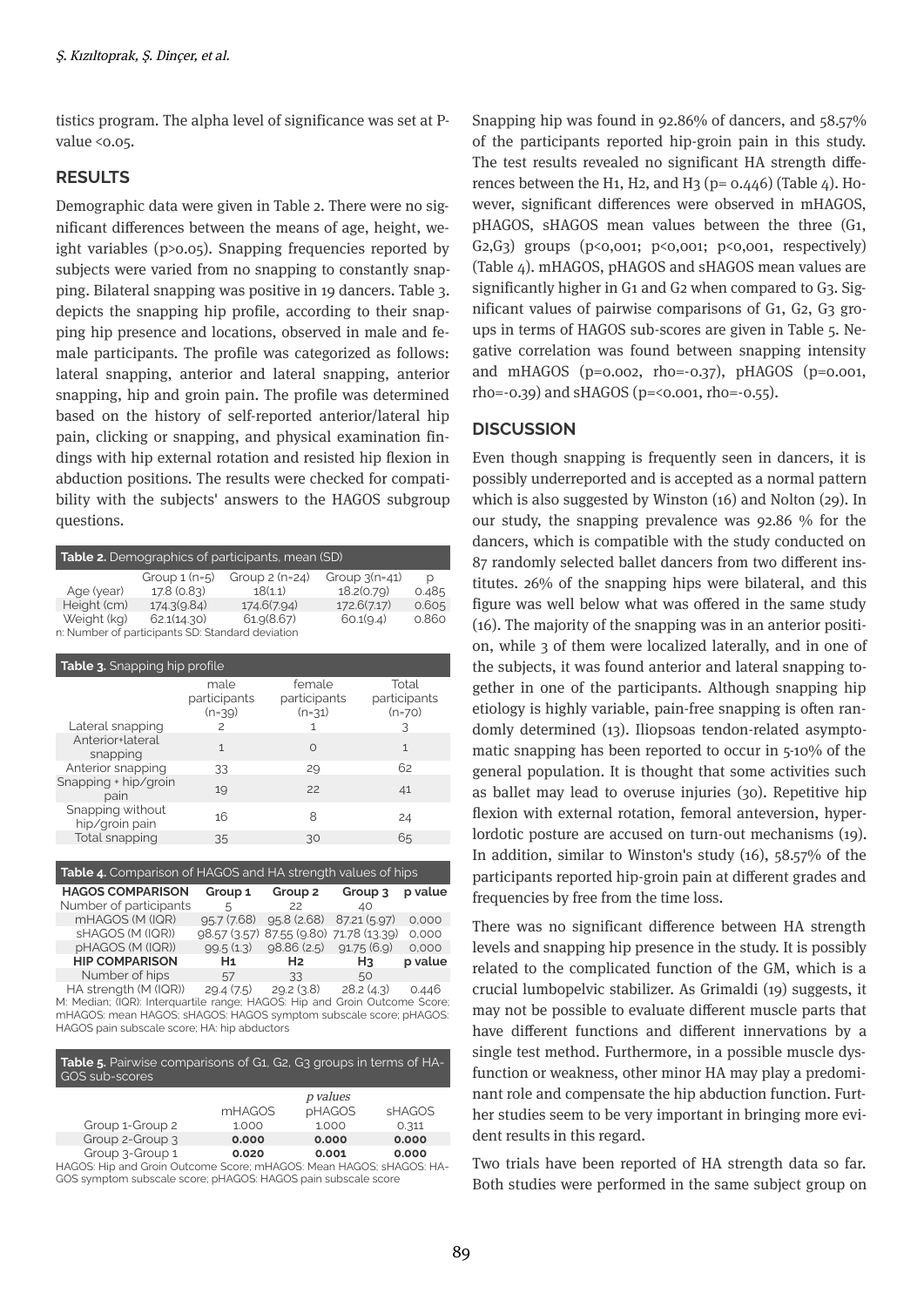8-11-year-old female ballet dancers. There was no difference between the dancers and the control group for basal HA strength in these studies  $(20,31)$ . It is necessary to study the strength of the HA of dancers for a comparison. Although there is no significant difference between our study groups, in this sense, our practice can be the first step for reference values.

We found significant differences in the HAGOS scores between dancers with and without snapping. This study showed that in the presence of snapping hip, the mHAGOS, sHAGOS, and mHAGOS scores were lower in the snapping positive groups (H2, H3) than in snapping negative group (H1). There were also negative correlation between snapping intensity and all three HAGOS sub-scores ( $p \le 0.01$ ). We also found moderate correlation between snapping intensity and sHAGOS ( $r=0,55$ ); fair correlation between snapping intensity and pHAGOS ( $r=0.39$ ) and mHAGOS ( $r=0.37$ ). According to these results, as snapping intensity increases, HAGOS sub-scores decreases in ballet dancers. These findings show snapping intensity and HAGOS sub-scores are related. So, we may speculate that this scoring system seems to be usable in the preseason health evaluation program to be able to foresee the snapping hip. Additionally, this study's HA strength measurements may provide contributions to create reference values for ballet dancers.

This study has several limitations. Firstly, it was conducted with randomly selected dancers from the same company. Since the snapping is a common pattern for the ballet dancers, the sample size was small for the control group of this population. The sample group consists of randomly selected dancers from a single institute. Although the study has been conducted in an environment where training is based on a wide range of choreographies, choosing the participants from a single-center may be considered as a limitation.

The other aspects of pelvic stability could be related to the development of snapping hip, which can be the future study topics for dancers. This study may be repeated with more than one method of muscle strength measurements in a larger group.

## **CONCLUSION**

There was a significant difference between HAGOS scores but not HA strength levels in ballet dancers. However, there is no significant difference between our study groups, our practice can be the first step for creating reference values. Multi-centered further studies with muscular strength measurements combined with different methods are suggested.

#### *Acknowledgements*

Special thanks to Dr. Manuela Angioi and Dr. Paulina Kloskowska, Karen Sheriff, Adam Mattiussi, Dr. Richard Twycross-Lewis, Dr. Dylan Morrissey for all their contributions and support.

#### *Ethics Committee Approval / Etik Komite Onayı*

The approval for this study was obtained from Queen Marry University of London Clinical Research Ethics Committee (Decision no: QMREC2014/24./123).

#### *Conct of Interest / Çıkar Çatışması*

The authors declared no conflicts of interest with respect to authorship and/or publication of the article.

#### *Fnancal Dsclosure / Fnansal Destek*

The authors received no financial support for the research and/or publication of this article.

#### *Author Contrbutons / Yazar Katkıları*

Concept All authors; Design All authors; Supervision All authors; Materials All authors; Data Collection and/or Processing All authors; Analysis and Interpretation All authors; Literature Review All authors; Writing Manuscript All authors; Critical Reviews All authors.

### **REFERENCES**

- Pratt NE. Clinical musculoskeletal anatomy. Lippincott Williams & Wilkins; 1991. 1.
- Presswood L, Cronin J, Keogh JW, Whatman C. Gluteus medius: Applied anatomy, dysfunction, assessment, and progressive strengthening. Strength Cond J. 2008;30(5):41-53. 2.
- Delp SL, Hess WE, Hungerford DS, Jones LC. Variation of rotation moment arms with hip flexion. *J Biomech*. 1999;32(5):493-501. 3.
- Earl JE. Gluteus medius activity during 3 variations of isometric single-leg stance. J Sport Rehabil. 2005:14(1):1-11. 4.
- Laible C, Swanson D, Garofolo G, Rose DJ. Iliopsoas syndrome in dancers. Orthop J Sports Med.. 2013;1(3):2325967113500638. 5.
- Bracilović A. Dance Glossary. Essential Dance Medicine: Springer; 2009. p. 159-67. 6.
- Lewis CL. Extra-articular snapping hip: a literature review. Sports Health. 2010;2(3):186-90. 7.
- Allen WC, Cope R. Coxa saltans: the snapping hip revisited.  $JAm$   $Acad$   $Orthop$   $Surg$ . 1995;3(5):303-8. 8.
- Wahl CJ, Warren RF, Adler RS, Hannafin JA, Hansen B. Internal coxa saltans (snapping hip) as a result of overtraining: a report of 3 cases in professional athletes with a review of causes and the role of ultrasound in early diagnosis and management.  $Am$  J Sports Med. 2004;32(5):1302-9. 9.
- Musick SR, Varacallo M. Snapping Hip Syndrome. In: StatPearls. StatPearls Publishing, Treasure Island (FL); 2020. PMID: 28846235. 10.
- Register B, Pennock AT, Ho CP, Strickland CD, Lawand A, Philippon MJ. Prevalence of abnormal hip findings in asymptomatic participants: a prospective, blinded study. Am J Sports Med. 2012;40(12):2720-4. 11.
- Bradshow C, Holmich P. Longstanding Groin Pain. In: Brukner P. Khan K., editors Clinical Sports Medicine. Revised 3rd ed. McGraw-Hill North Ryde; 2009;24:424 12.
- Byrd JT. Snapping hip. Oper Tech Sports Med. 2005;13(1):46-54. 13.
- Sobrino FJ, De La Cuadra C, Guillén P. Overuse injuries in professional ballet: injury-based differences among ballet disciplines. Orthop J Sports Med. 2015;3(6):2325967115590114. 14.
- 15. Reid D, Burnham R, Saboe L, Kushner S. Lower extremity flexibility patterns in classical ballet dancers and their correlation to lateral hip and knee injuries.  $Am$  J Sports Med. 1987;15(4):347-52.
- Winston P, Awan R, Cassidy JD, Bleakney RK. Clinical examination and ultrasound of self-reported snapping hip syndrome in elite ballet dancers. Am J Sports Med. 2007;35(1):118-26. 16.
- Gamboa JM, Roberts LA, Maring J, Fergus A. Injury patterns in elite preprofessional ballet dancers and the utility of screening programs to identify risk characteristics. J Orthop Sports Phys Ther. 2008;38(3):126-36. 17.
- Charbonnier C, Kolo FC, Duthon VB, et al. Assessment of congruence and impingement of the hip joint in professional ballet dancers: a motion capture study.  $Am$  J Sports Med. 2011;39(3):557-66. 18.
- Jacobson T, Allen WC. Surgical correction of the snapping iliopsoas tendon.  $Am$  J Sports Med. 1990;18(5):470-4. 19.
- Hamlton WG, Hamlton LH, Marshall P, Molnar M. A profle of the musculoskeletal characterstics of elite professional ballet dancers. Am J Sports Med. 1992;20(3):267-73. 20.